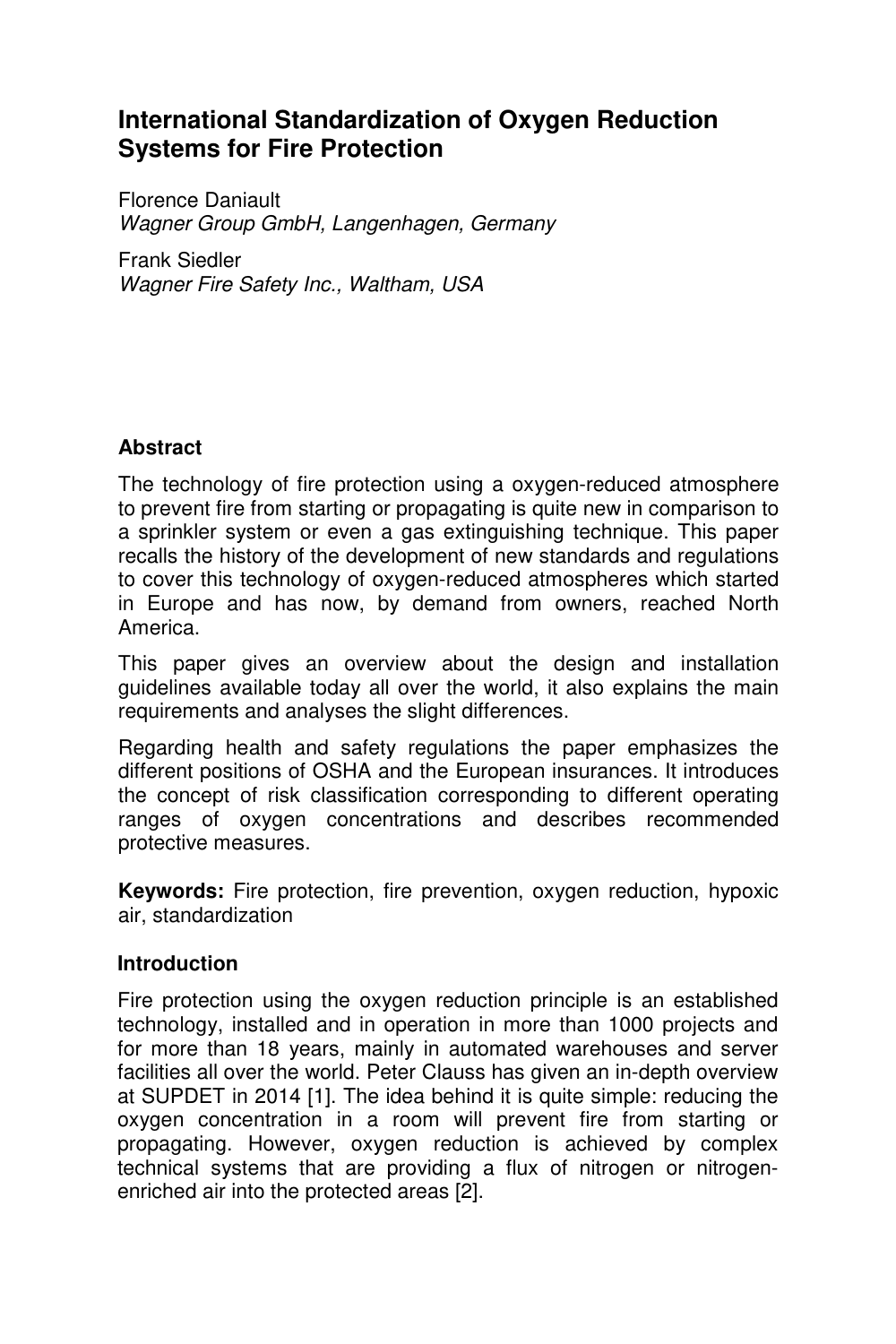Even after many years of experience many questions arise all over the place. Designers wonder how to determine the appropriate operating oxygen concentration level and the required nitrogen-enriched air volume flow inside the protected area. Manufacturers of oxygen reduction systems ask certification bodies how to get an approval. Certification authorities ask for standards that apply – either locally or globally. Owners of facilities inquire about the measures to allow access of people to protected rooms.

All this demonstrates the need for a full set of regulations and standards to cover design and installation as well as health and safety issues of oxygen reduction systems for fire protection in any part of the world.

## **Approval in the time before publication of any guideline**

The Wagner Group company presented its first oxygen reduction system for fire prevention under the OxyReduct<sup>®</sup> trademark in 1998 on exhibitions and conferences in Germany (Security in Essen, Wagner Symposium) and started the operation of the first OxyReduct<sup>®</sup> fire prevention system in a server room in 1999.

How to get an approval for this brand new fire protection technique? At that time, of course, no standard or guideline was available. For cases like this, the German VdS referred to a specific procedure for the approval of new extinguishing techniques described in document VdS 2562. This includes tests of the extinguishing effectiveness as well as reliability tests of the components. Wagner went through this procedure and got its first approval from VdS in 2004. The experience gained from these test series was helpful to write the planning and installation guideline VdS 3527, first published in 2007 [3].

Another milestone was the first industrial installation in the US for the protection of the world's largest freezer warehouse in 2015, located in Richland, Washington State bringing oxygen reduction on an industrial scale to the US – although no local standard is on place. It has a capacity of 115.000 pallet stalls and a volume of approx. 1 Million  $m^3$  / 38 Million ft<sup>3</sup>. And now just north of the US border, Canada has its first installation at Dr. Oetker's new facility in London, Ontario.

#### **Design and installation guidelines from VdS and EN to ISO and UL**

Based on the VdS guideline from 2007 oxygen reduction made its way through Germany and got into other European countries (and beyond) within the last 10 years. Consequently, a European standard was to follow the German VdS guideline and today the prEN16750 is made the platform for international designs and for the New Work Item Proposal issued in September 2016 at ISO. The working Group ISO/TC 21/SC 8/WG 9 just started its work to develop an international draft standard on oxygen reduction systems.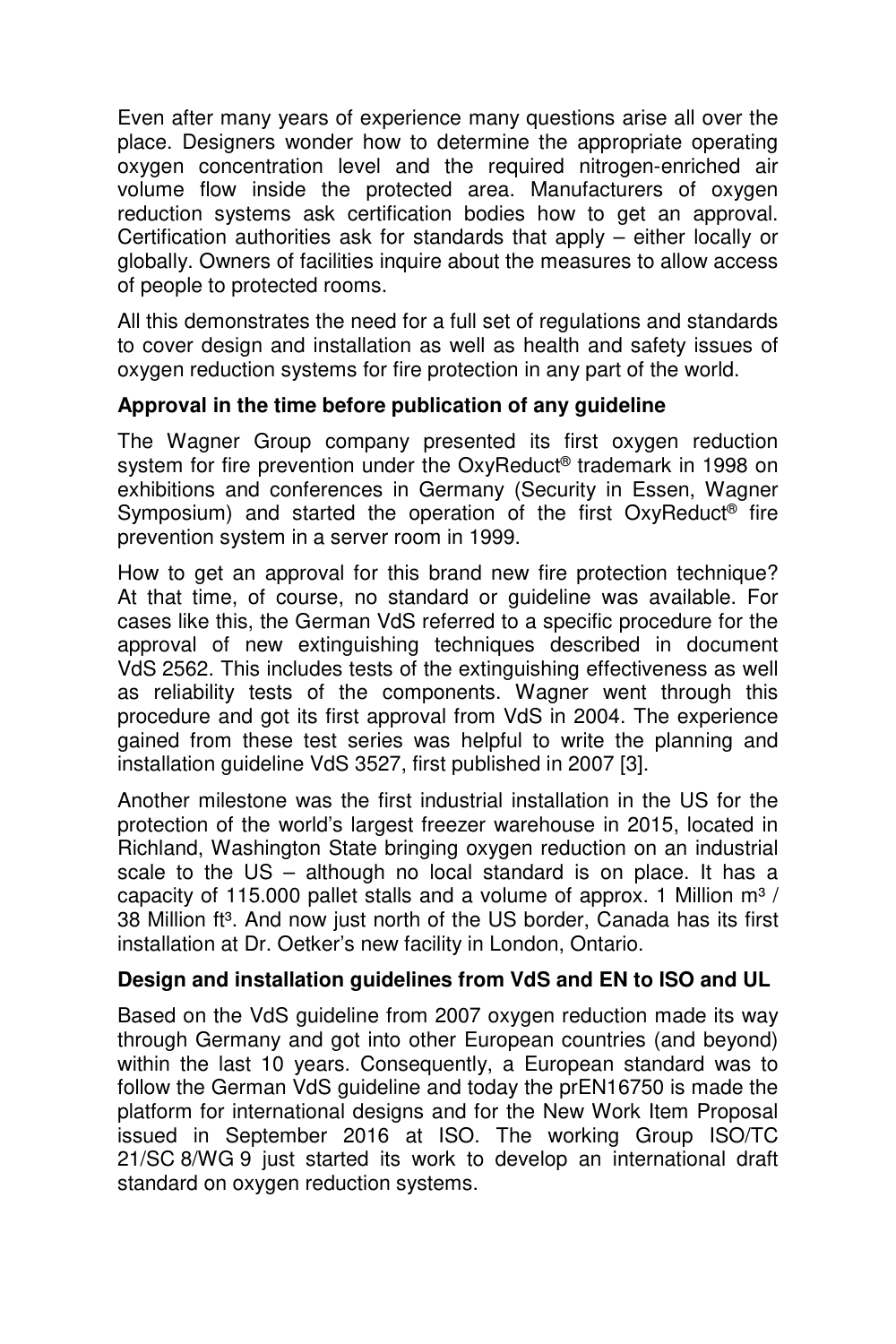Table 1 shows in chronological order how many national standards or technical guidelines about design, planning, installations and maintenance are now available to address relevant performance and safety requirements.

| Country                                       | Organization         | <b>Reference</b>                      | <b>Issue</b>         |
|-----------------------------------------------|----------------------|---------------------------------------|----------------------|
| DE.<br>Germany                                | VdS                  | VdS 3527 (01)<br>VdS 3527 (02)        | 2007<br>2015         |
| AT<br><b>Austria</b>                          | Fire brigades<br>ASI | <b>TRVB S 155 08</b><br>OENORM F 3073 | 2008<br>2010         |
| <b>CH</b><br><b>Switzerland</b>               | SNV                  | SN 123456                             | 2009                 |
| <b>NL</b><br><b>The</b><br><b>Netherlands</b> | <b>KIWA</b>          | BRL-K21017                            | 2009                 |
| <b>UK</b>                                     | <b>BSI</b>           | <b>PAS 95</b>                         | 2011                 |
| <b>Europe</b>                                 | <b>CEN</b>           | FprEN 16750                           | 2016                 |
| <b>USA</b>                                    | UL                   | UL 67377 #1<br>UL 67377 #2            | 2016 Jan<br>2016 Aug |

Table 1. World-wide overview of design and installation guidelines.

In countries without their own national guideline, especially in the Middle East or in the Asia Pacific region, either European or US guidelines are usually used.

The aim of the guidelines is to define rules for designing an effective installation that safely maintain the appropriate operating oxygen concentration even in case of a failure. They contain construction requirements for the generators, the pipe work, the control equipment and its power supply.

A key issue is to determine the operating oxygen concentration. Therefore, the guidelines include a list of known ignition threshold (e.g. 15.9 or 16.0 % O2 for plastic material like ABS, PVC, PP, PE) as well as methods to ascertain ignition thresholds of unfamiliar materials. A safety margin (0.5 - 1.0  $%$  O<sub>2</sub>) and tolerances in the oxygen measurement have to be taken into account to calculate the operating concentration. The safety margin is arbitrary and varies between the different guidelines:

| TRVB                                 | $0.5\%$ O <sub>2</sub>                                           |
|--------------------------------------|------------------------------------------------------------------|
| SΝ                                   | $0.5\%$ O <sub>2</sub> (with a fire alarm system or a sprinkler) |
| EN                                   | $0.75\%$ O <sub>2</sub>                                          |
| Kiwa, SN, VdS $1.0\%$ O <sub>2</sub> |                                                                  |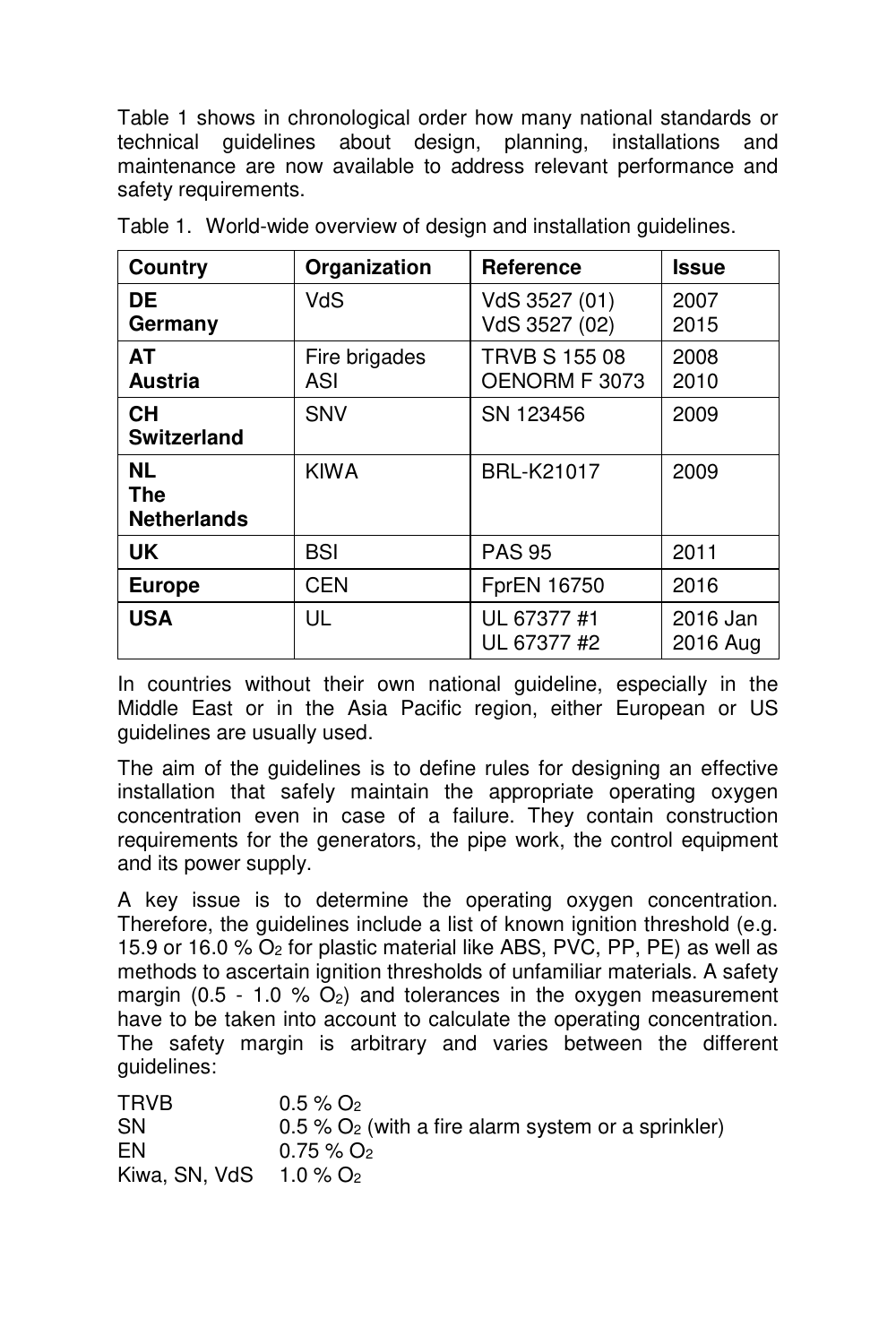Figure 1 shows an example with an ignition threshold of 16.0 %, a safety margin of 1.0 % and measuring errors of 0.4 % which results in a maximum operating concentration of 14.6 % O<sub>2</sub>.



Fig. 1. Example of safety margins between ignition threshold and maximum operating concentration.

EN and VdS require a minimum number of oxygen sensors in each protected area to monitor and control the oxygen concentration. At least three oxygen sensors are required, even for small areas. The amount of sensors required depends on the volume of the protected area, as shown in Table 2.

Table 2. Number of oxygen sensors according to prEN 16750.

| Volume in m <sup>3</sup> |         | Minimum amount of<br>measuring zones |                                     |
|--------------------------|---------|--------------------------------------|-------------------------------------|
| from                     | to      |                                      | Minimum amount of<br>oxygen sensors |
| > 0                      | 500     | 1                                    | 3                                   |
| > 500                    | 4 0 0 0 | 4                                    | 4                                   |
| > 4000                   | 10 000  | 6                                    | 6                                   |
| >10000                   | 25 000  | 8                                    | 8                                   |
| > 25000                  | 50 000  | 10                                   | 10                                  |
| > 50000                  | 100 000 | 12                                   | 12                                  |
| >100000                  | 200 000 | 14                                   | 14                                  |
| > 200000                 | 300 000 | 16                                   | 16                                  |
| > 300000                 | 400 000 | 18                                   | 18                                  |
| >400000                  |         | Case by case evaluation              | Case by case evaluation             |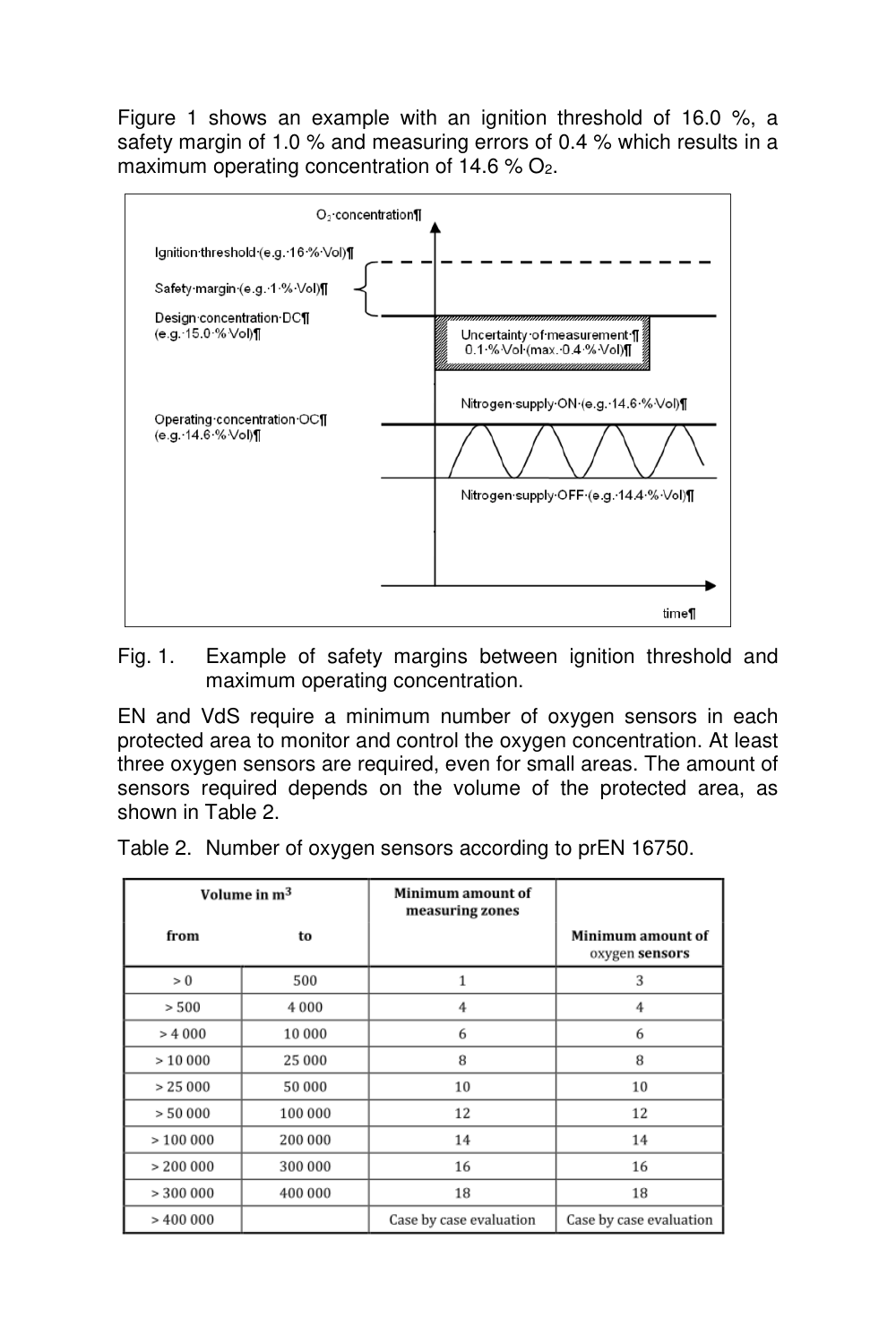If the oxygen concentration cannot be maintained within the control range, the control equipment shall signal this abnormal condition. For example, if a door to a protected room is left open for long time the oxygen level may increase far above the control range even if the generator don't stop producing oxygen reduced air. In this case, a fault shall be signalled  $(O<sub>2</sub>$  too high) to indicate a reduced fire protection. If it happens that the oxygen level falls far below the control range then a fault  $(O<sub>2</sub>$  too high) or even an evacuation alarm shall be signalled. Figure 2 illustrates the monitoring of the oxygen concentration with upper and lower thresholds above and below the control range for the example of an operating concentration in the range between 15.0 % and 15.2  $%$   $O<sub>2</sub>$ . The fault thresholds are thereby displayed in yellow and the alarm threshold for evacuation in red.



Fig. 2. Example of controlled oxygen level and monitoring of abnormal conditions.

UL has published the outline of investigation UL 67377 which refers to prEN 16750:2014 for the general design, installation and maintenance of the system. UL mentions especially prEN 16750 regarding the upper and lower thresholds to control the oxygen concentration. However, UL 67377 includes references to UL standards, e.g. UL 429 for valves or UL 508 for control equipment. In addition, UL 67377 introduces requirements on functional safety according to IEC 61508 series to the programmable logic controllers.

EN 16750 includes an annex on health and safety only for information and refers to national regulations for working in areas with lower oxygen concentration.

#### **Health and safety regulations: OSHA versus European Insurances**

Being in an oxygen-reduced atmosphere is comparable to being at a high altitude. The significant physiological factor is the oxygen partial pressure. From an occupational health perspective, real altitude (hypobaric hypoxia) and oxygen reduction (normobaric hypoxia) are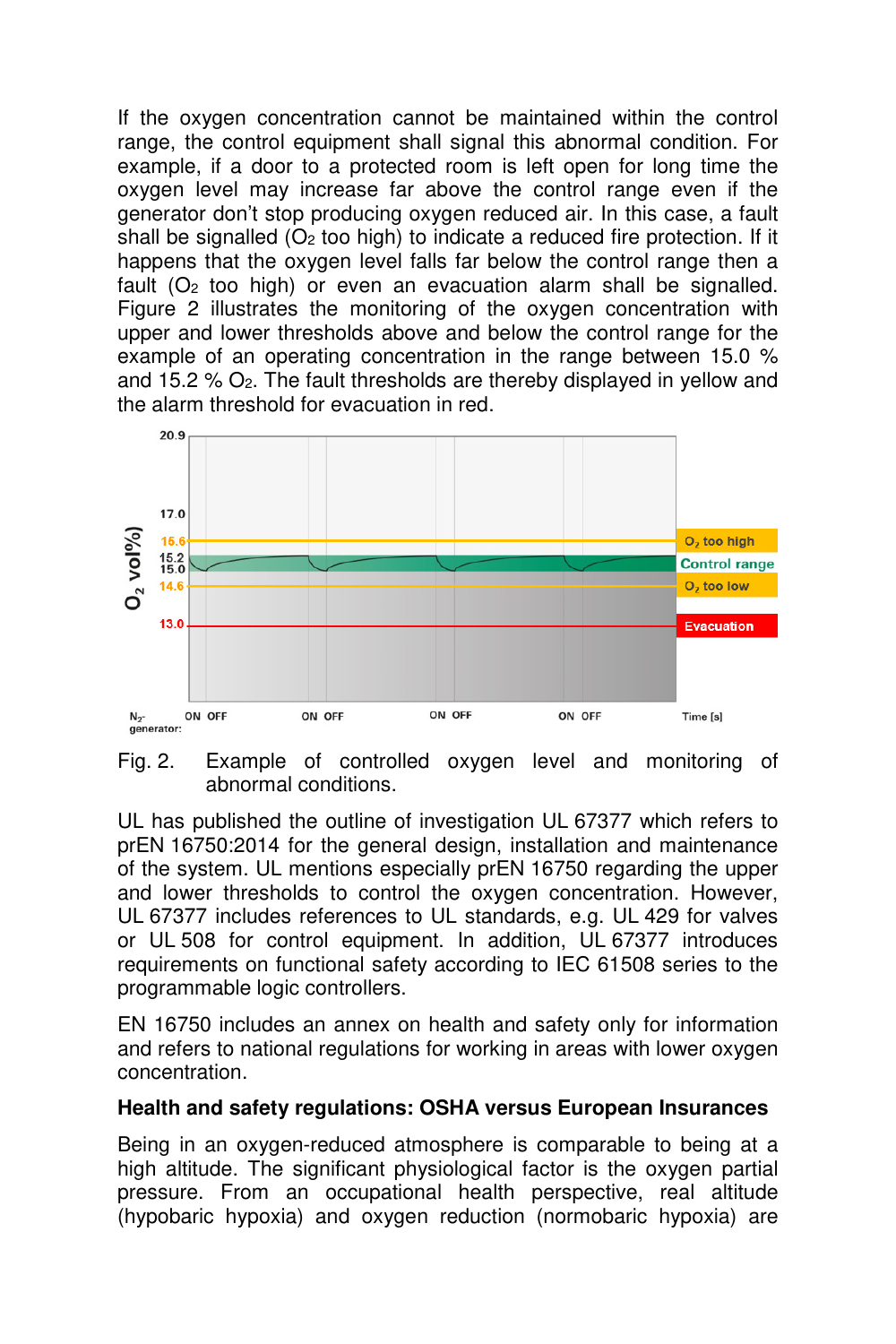considered comparable [4]. For example, going skiing at an altitude of 3000 m (9000ft) in the Rocky Mountains is comparable to an oxygen concentration of 14.3 % in an oxygen reduced protected area.

In the US, the Occupational Safety and Health Administration (OSHA) recognizes that, at higher altitudes, oxygen in air has a partial pressure that is less than the partial pressure of oxygen in air at sea level; accordingly, the Respiratory Protection Standard makes allowances for employees who work at altitude. However, OSHA made these allowances based on record evidence showing that such employees usually are acclimated to the reduced oxygen partial pressures.

However, OSHA still considers any atmosphere with an oxygen level below 19.5 % to be oxygen-deficient and dangerous to life or health. This is the reason why paragraphs  $(d)(2)(i)(A)$  and  $(d)(2)(i)(B)$  of the Respiratory Protection Standard require employers working under oxygen-deficient conditions to provide their employees with a selfcontained breathing apparatus or an equivalent equipment.

On the other side, the Institute and Outpatient Clinic for Occupational and Environmental Medicine at the University in Munich [4] and the Medical Commission of the Union Internationale des Associations d'Alpinisme (UIAA MedCom) give recommendations on how to provide health and safety for employees in different kinds of low oxygen atmospheres [5]. European National Accident Insurances have compiled these recommendations for owners of facilities protected with oxygen-reduction systems in specific health and safety publications, as listed in Table 3. These European publications apply to working in environments with a reduced oxygen concentration down to 13.0 % without requiring any self-contained breathing apparatus.

| Country                         | Organization | Reference                   | <b>Issue</b> |
|---------------------------------|--------------|-----------------------------|--------------|
| <b>CH</b><br><b>Switzerland</b> | <b>SUVA</b>  |                             | 2011         |
| <b>UK</b>                       | <b>BSI</b>   | <b>PAS 95</b>               | 2011         |
| <b>FR</b><br><b>France</b>      | <b>INRS</b>  | ED 6126                     | 2012         |
| <b>DE</b><br>Germany            | <b>DGUV</b>  | 205-006<br>(BGI/GUV-I 5162) | 2013         |

Table 3. Overview of European health and safety publications.

As a measure of precaution, no permanent work place should be located in oxygen-reduced areas and uninterrupted exposure should not last more than several hours. The above-mentioned publications therefore define risk classes and corresponding safety measures, as summarized in Table 4.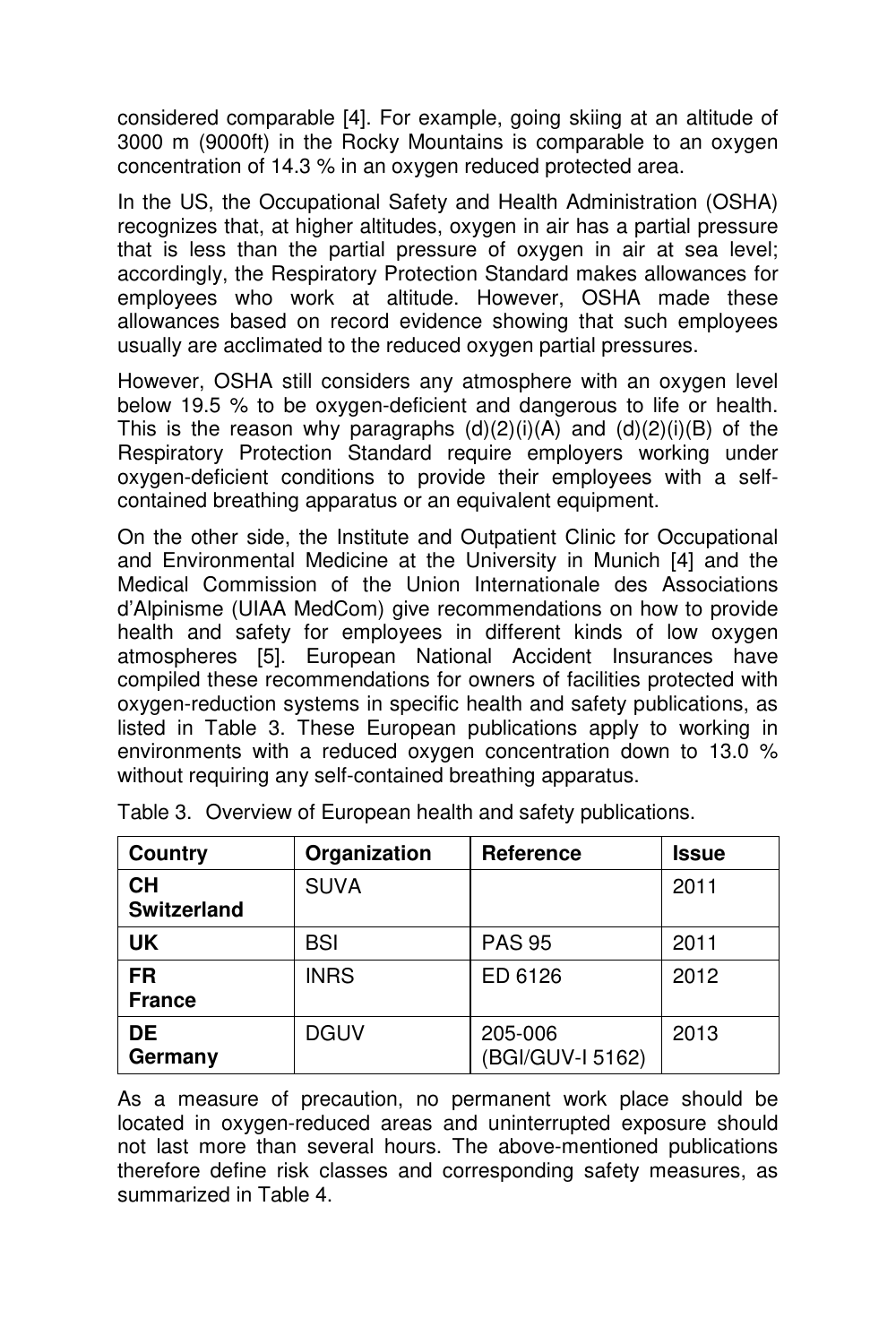| Oxygen<br>concentration<br>c in vol% O2 | <b>Safety measures</b>                                                                                                                                                                          |
|-----------------------------------------|-------------------------------------------------------------------------------------------------------------------------------------------------------------------------------------------------|
| 17,0 ≤ c                                | Employee training<br>UK: screening of personnel                                                                                                                                                 |
| $15,0 \leq c < 17,0$                    | <b>Employee instructions</b><br>UK: screening of personnel<br>CH, DE, FR: Occupational health examination<br>CH, DE, FR: 30 min break after 4 h work inside<br>CH, FR: max. 6 hours work inside |
| $13,0 \leq c < 15,0$                    | <b>Employee instructions</b><br>UK: screening of personnel<br>CH, DE, FR: Occupational health examination<br>CH, DE, FR: 30 min break after 2 h work inside<br>CH, FR: max. 6 hours work inside |

Table 4. Risk classes and corresponding safety measures in Europe.

The occupational health examination / screening of personnel focusses on cardiovascular and pulmonary afflictions. It starts with a simple questionnaire to determine heart and lung conditions.

In addition, technical and organization measures such as access control and signs indicating the oxygen-reduced atmosphere are recommended to protect the personnel. The access shall be restricted to authorized and instructed personnel. An audible alarm shall sound if the alarm threshold is reached to initiate the evacuation of the oxygen-reduced area. The Swiss SUVA requires a minimum safety level (SIL) of 3 for the safety functions of the measuring and control equipment.

# **First products standards**

In analogy to conventional fire extinguishing systems where standards like the EN 12094 series define the requirements and test procedures for each system component, products standards are now available in Austria and Germany for the key components of an oxygen reduction system, as shown in Table 5.

| Country              | Component                   | Reference                            | <b>Issue</b> |
|----------------------|-----------------------------|--------------------------------------|--------------|
| ΑТ<br><b>Austria</b> | Oxygen reduction<br>systems | OENORM F 3007                        | 2009         |
|                      | Control panels              | OENORM F 3008                        | 2010         |
| DE<br>Germany        | Control equipment           | VdS 3156 (01)<br>VdS 3156 (02) draft | 2012<br>2016 |
|                      | Oxygen sensors              | VdS 3404 draft                       | 2016         |

Table 5. Products standards in Austria and Germany.